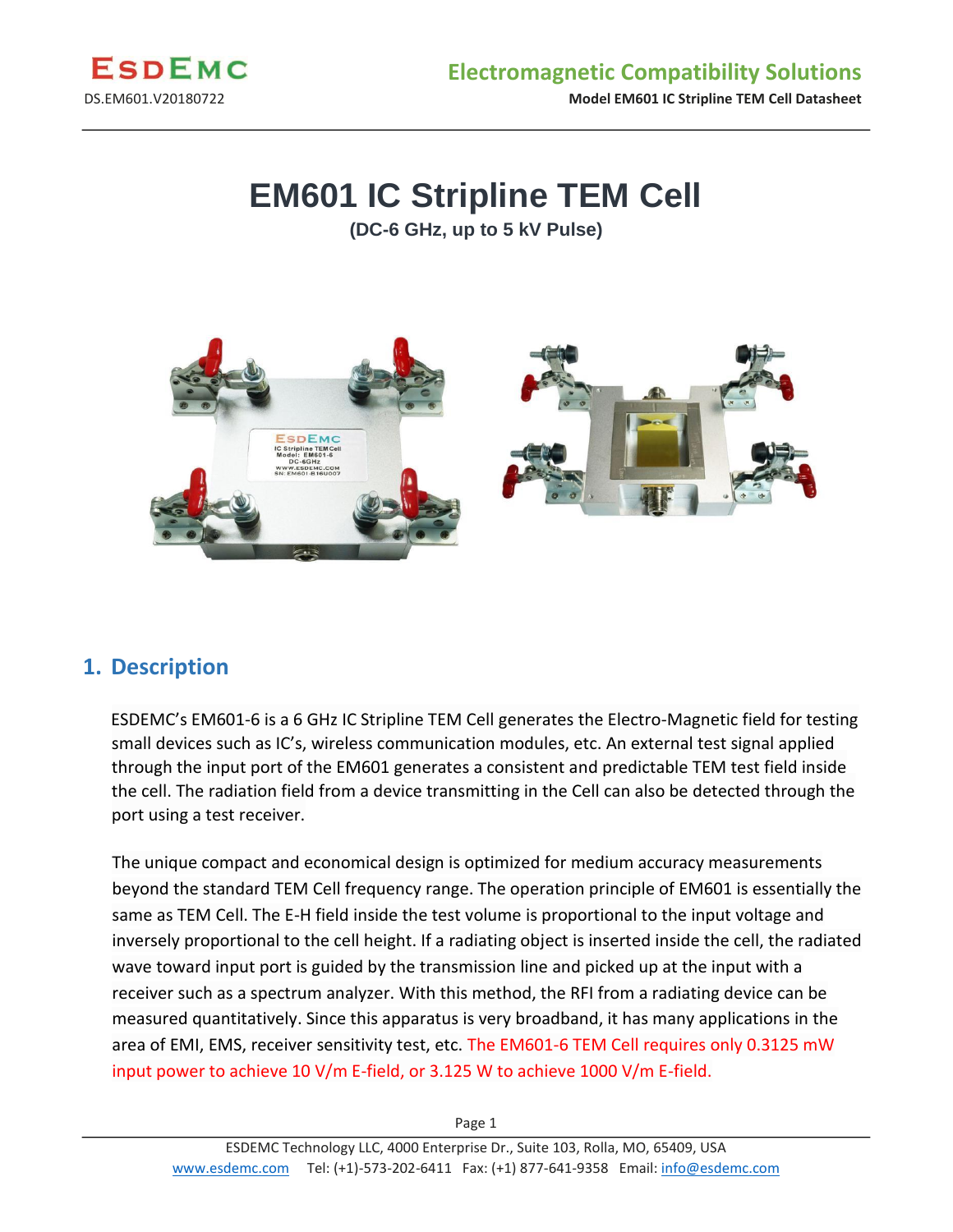DS.EM601.V20180722 **Model EM601 IC Stripline TEM Cell Datasheet** 

### **2. Features**

- Up to 6 GHz bandwidth (beyond normal TEM Cell bandwidth of 1 GHz)
- Can test up to 5 kV high voltage pulse for transient field injection

## **3. Applications**

- Electromagnetic immunity test of IC
- Electromagnetic radiation test of IC
- ESD/Surge field susceptibility test of IC
- IEC 61967-8:2011 Integrated circuits Measurement of electromagnetic emissions, 150 kHz up to 3 GHz – Part 8: Measurement of radiated emissions – IC stripline method
- IEC 61967-2 Integrated circuits Measurement of electromagnetic emissions, 150 kHz to 1 GHz - Part 2: Measurement of radiated emissions - TEM cell and wideband TEM cell method
- IEC 62132-8 Integrated circuits Measurement of electromagnetic immunity Part 8: Measurement of radiated immunity - IC stripline method
- SAE 1752-3 Measurement of Radiated Emissions from Integrated Circuits -- TEM/Wideband TEM (GTEM) Cell Method; TEM Cell (150 kHz to 1 GHz), Wideband TEM Cell (150 kHz to 8 GHz)

# **4. Specifications**

| <b>Specification</b>                      | <b>Parameters</b>                                                                                                                                                                                                           |  |  |
|-------------------------------------------|-----------------------------------------------------------------------------------------------------------------------------------------------------------------------------------------------------------------------------|--|--|
| <b>Frequency range</b>                    | DC to 6 GHz (First spike by undesired higher order mode $>$ 6 GHz)                                                                                                                                                          |  |  |
| <b>TEM Cell Impedance</b>                 | $50\Omega \pm 5\%$ nominal                                                                                                                                                                                                  |  |  |
| <b>VSWR</b>                               | DC-3 GHz $< 1.2$ 3 – 5 GHz $< 1.5$<br>$5 - 6$ GHz <1.9                                                                                                                                                                      |  |  |
| <b>Insertion Loss (S21)</b>               | DC-3 GHz <1 dB $3-6$ GHz <1.5 dB                                                                                                                                                                                            |  |  |
| <b>Return Loss (S11 &amp; S22)</b>        | DC-3 GHz > 20 dB $3 - 5$ GHz > 14 dB $5 - 6$ GHz > 10 dB                                                                                                                                                                    |  |  |
| <b>Effective Septum to Wall Height</b>    | 12.5 mm                                                                                                                                                                                                                     |  |  |
| <b>E-Field Strength at Center of Cell</b> | 80 V/m @ 1V (Maximum 240 kv/m static or 400 kv/m transient)<br>Requires only 0.3125 mW input power to achieve 10 V/m E-field, or 3.125 W to<br>achieve 1000 V/m. This is calculated based on 12.5 mm Septum to Wall Height. |  |  |
| H-Field Strength at Center of Cell        | $=$ E-Field Strength $/377$ (A/m)                                                                                                                                                                                           |  |  |
| <b>RF Connectors</b>                      | N-Type                                                                                                                                                                                                                      |  |  |
| <b>Maximum Input Power</b>                | 500 Watts                                                                                                                                                                                                                   |  |  |
| <b>Maximum Input Voltage</b>              | 3 kV @DC, 5kV @Pulse                                                                                                                                                                                                        |  |  |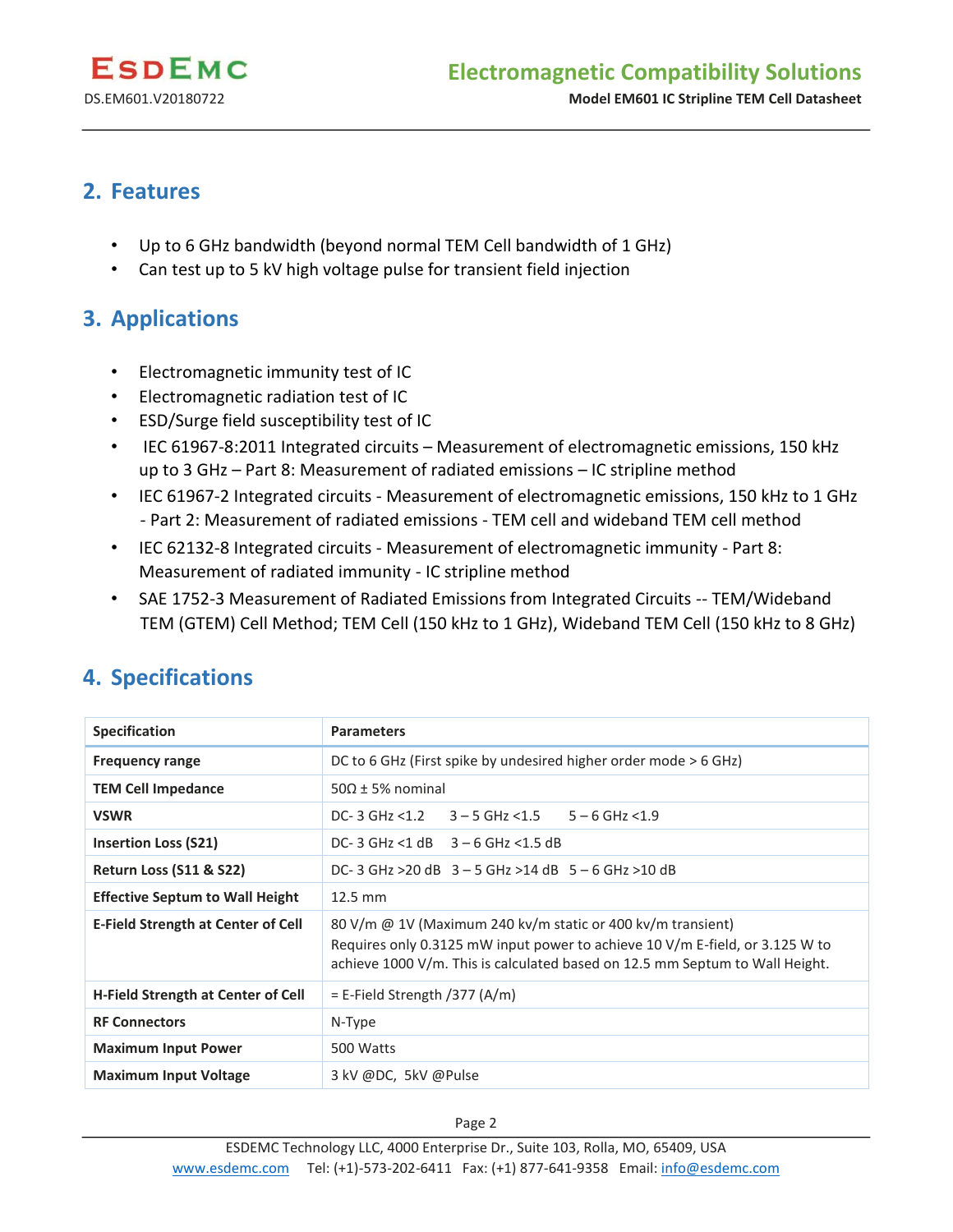

### **Electromagnetic Compatibility Solutions**

DS.EM601.V20180722 **Model EM601 IC Stripline TEM Cell Datasheet** 

| <b>DUT Port Dimension</b>                       | 50 (W) x 50 (D) mm                   |
|-------------------------------------------------|--------------------------------------|
| <b>Recommended MAX</b><br><b>DUT Dimensions</b> | $30 (W) \times 30(W) \times 3(H)$ mm |
| <b>TEM Cell Dimensions</b>                      | 170 (W) x 120 (D) x 70 (H) mm        |
| Weight                                          | Approx. 1 kg                         |

#### *EM601-6 TEM Cell S-Parameter Measurement*



Page 3